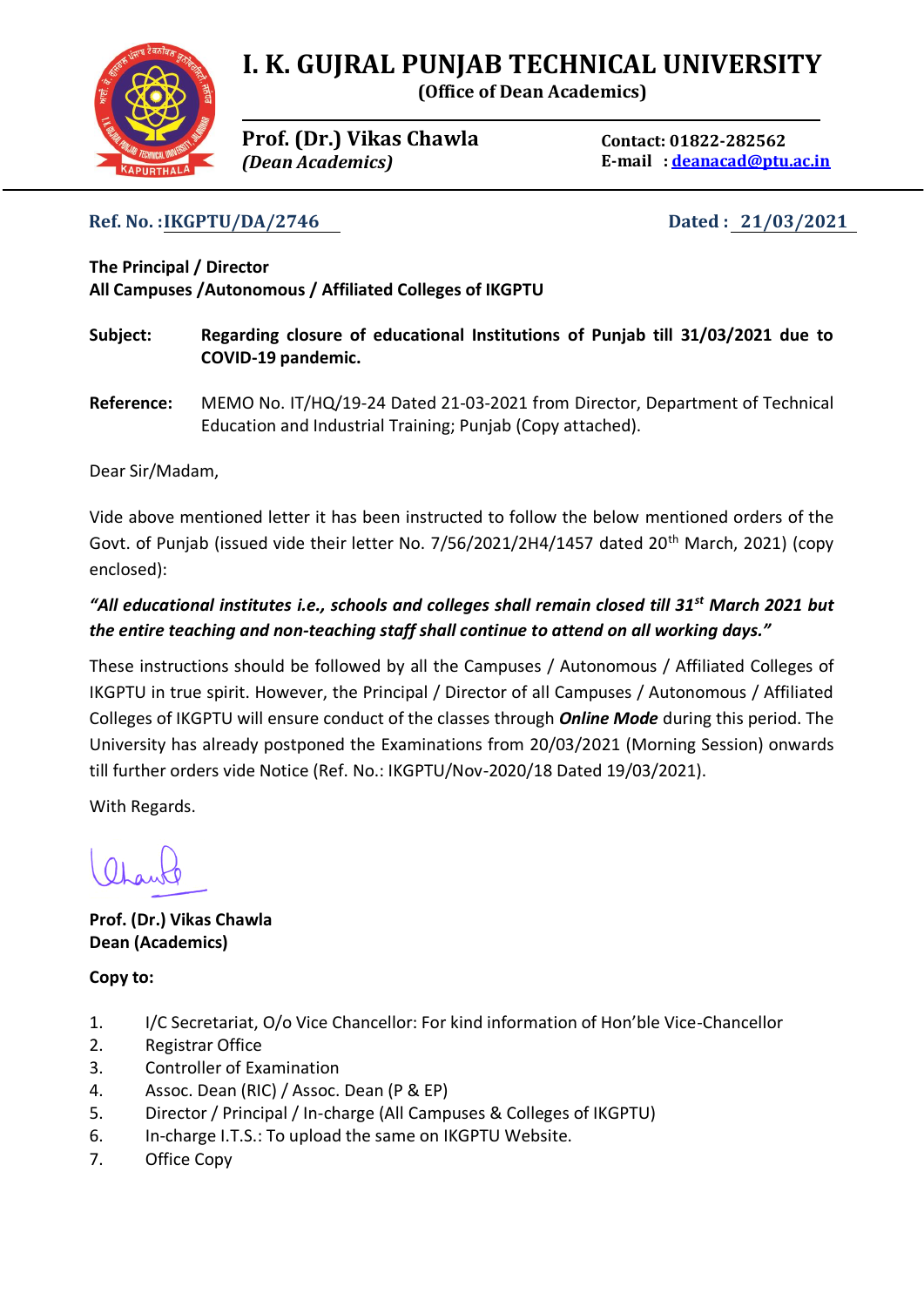ਤਾਇਰੈਕਟਰ ਤਕਨੀਕੀ ਸਿੱਖਿਆ ਅਤੇ ਉਦਯੋਗਿਕ ਸਿਖਲਾਈ ਵਿਭਾਗ, ਪੰਜਾਬ।

ਸੇਵਾ ਵਿਖੇ,

- ਵਾਇਸ ਚਾਂਸਲਰ, ਆਈ.ਕੇ. ਗੁਜਰਾਲ ਪੰਜਾਬ ਟੈਕਨੀਕਲ ਯੂਨੀਵਰਸਿਟੀ, ਜਲੰਧਰ। 1.
- ਵਾਇਸ ਚਾਂਸਲਰ. ਮਹਾਰਾਜਾ ਰਣਜੀਤ ਸਿੰਘ ਪੰਜਾਬ ਟੈਕਨੀਕਲ ਯੂਨੀਵਰਸਿਟੀ, ਬਠਿੰਡਾ। 2.
- ਸਕੱਤਰ, ਪੰਜਾਬ ਰਾਜ ਤਕਨੀਕੀ ਸਿੱਖਿਆ ਅਤੇ ਉਦਯੋਗਿਕ ਸਿਖਲਾਈ ਬੋਰਡ, ਚੰਡੀਗੜ੍ਹ। 3.
- ਪੰਜਾਬ ਰਾਜ ਦੇ ਸਮੂਹ ਪ੍ਰਿੰਸੀਪਲ ਸਰਕਾਰੀ/ਗੈਰ ਸਰਕਾਰੀ ਇੰਜੀਨੀਅਰਿੰਗ ਕਾਲਜ। 4.
- ਪੰਜਾਬ ਰਾਜ ਦੇ ਸਮੂਹ ਪ੍ਰਿੰਸੀਪਲ ਸਰਕਾਰੀ∕ਗੈਰ ਸਰਕਾਰੀ ਬਹੁ-ਤਕਨੀਕੀ ਕਾਲਜ। 5.
- ਪੰਜਾਬ ਰਾਜ ਦੇ ਸਮੂਹ ਪ੍ਰਿੰਸੀਪਲ/ਮੁੱਖੀ ਸਮੂਹ ਸਰਕਾਰੀ/ਗੈਰ ਸਰਕਾਰੀ ਉਦਯੋਗਿਕ б. ਸਿਖਲਾਈ ਸੰਸਥਾਵਾਂ।

ਮੀਮੋ ਨੰ.ਆਈ.ਟੀ./ਐਚਕਿਊ / )੧-੨੫ ਮਿਤੀ:ਚੰਡੀਗੜ

 $\sqrt{43}$ : 21.03.2021

ਕਰੋਨਾ ਵਾਇਰਸ ਮਹਾਂਮਾਰੀ ਦੇ ਮੱਦੇਨਜਰ ਮਿਤੀ 31.03.2021 ਤੱਕ ਰਾਜ ਦੇ ਵਿੱਦਿਅਕ ਵਿਸ਼ਾ:-ਅਦਾਰੇ ਬੰਦ ਕਰਨ ਸਬੰਧੀ।

ਉਪਰੋਕਤ ਵਿਸ਼ੇ ਦੇ ਸਬੰਧ ਵਿੱਚ ਗ੍ਰਹਿ ਵਿਭਾਗ ਨੇ ਆਪਣੇ ਪੱਤਰ ਨੰ. 7/56/2021/2H4/1457 ਮਿਤੀ 20.03.2021 (ਕਾਪੀ ਨੱਥੀ) ਰਾਹੀਂ ਹੇਠ ਲਿਖੇ ਅਨੁਸਾਰ ਆਦੇਸ਼ ਦਿੱਤੇ ਹਨ:-

> "All educational institutes i.e. schools and colleges shall remain closed till 31st March 2021 but the entire teaching and non-teaching staff shall continue to attend on all working days."

ਆਪ ਨੂੰ ਆਖਿਆ ਜਾਂਦਾ ਹੈ ਕਿ ਇਨ੍ਹਾਂ ਆਦੇਸ਼ਾਂ ਦੀ ਪਾਲਣਾ ਯਕੀਨੀ ਬਣਾਈ ਜਾਵੇ।

ਨੱਥੀ/ਉਪਰੋਕਤ ਅਨੁਸਾਰ

AM

ਸੰਯੁਕਤ ਡਾਇਰੈਕਟਰ (ਪ੍ਰਸ਼ਾਸ਼ਨ) ਵਾ. ਡਾਇਰੈਕਟਰ ਤਕਨੀਕੀ ਸਿੱਖਿਆ ਅਤੇ ਉਦਯੋਗਿਕ ਸਿਖਲਾਈ ਵਿਭਾਗ, ਪੰਜਾਬ।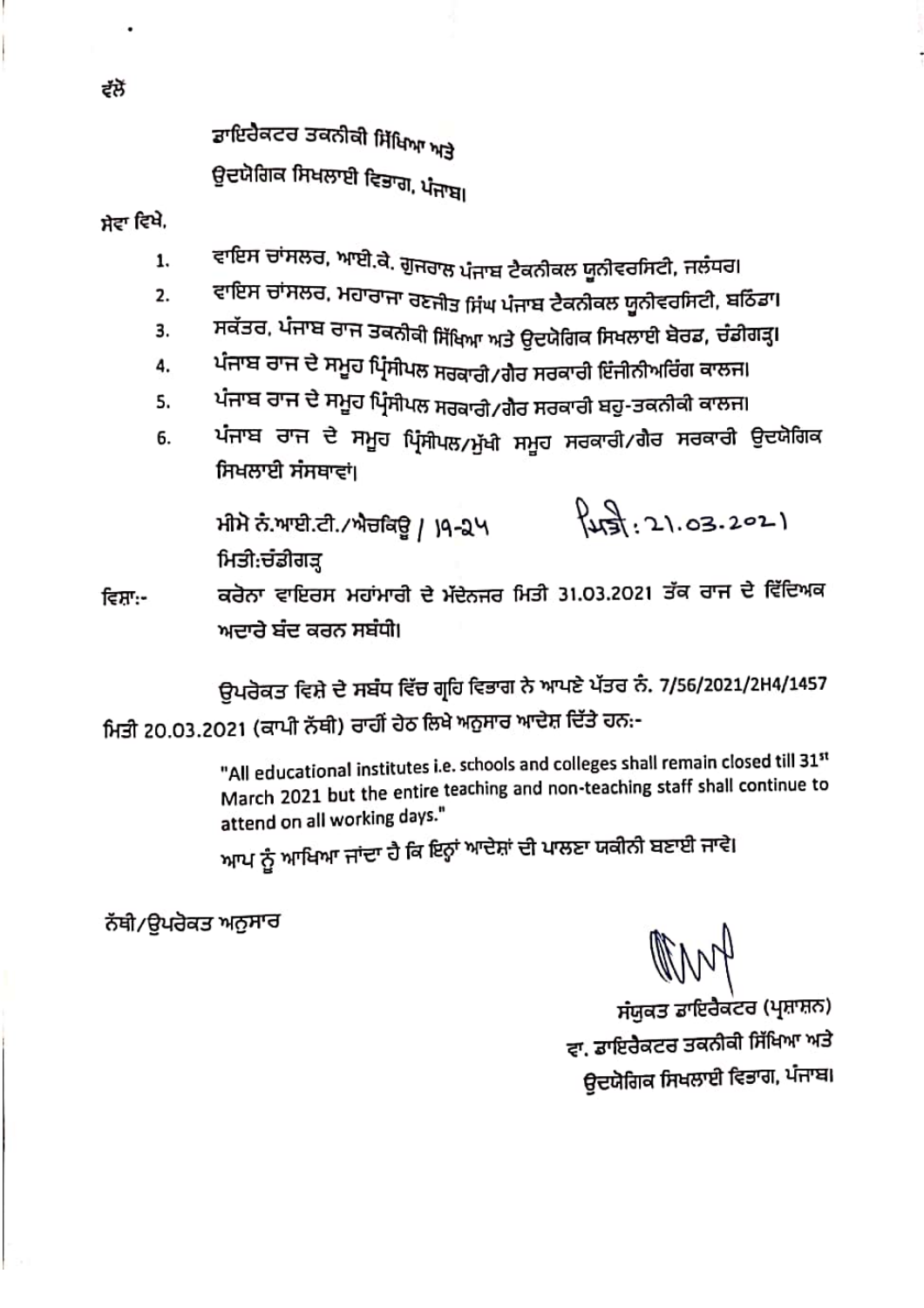To

- 1. All the Divisional Commissioners and the Deputy Commissioners in the State.
- 2. All the Zonal IGPs, Commissioners of Police,
	- DIGs and SSPs in the State

No. 7/56/2021/2H4/1457 Dated: Chandigarh, the 20<sup>th</sup> day of March, 2021.

- Sub: Guidelines regarding Covid-19 appropriate behavior and restrictions to be followed from month of March 2021.
- In continuation to this office letter No. 7/56/2020/2H4/1024, dated 24<sup>th</sup> 1. February 2021 in the matter cited as subject.
- In view of surge in Covid-19 cases, it has been decided that w.e.f. 21st 2. March 2021, following restrictions should be strictly and meticulously followed till further orders:-

## Restrictions applicable to the entire State of Punjab:

- All educational institutions i.e. schools and colleges shall remain  $(i)$ closed till 31<sup>st</sup> March 2021 but the entire teaching and nonteaching staff shall continue to attend on all working days.
- However, all the medical and nursing colleges shall continue to  $(ii)$ remain open.
- Restriction of 50% capacity in all the cinema halls, theatres, multi-(iii) plexes etc. shall be applicable and not more than100 persons shall be allowed in malls at any time.
- (iv) One hour silence from 11 am to 12 pm on all Saturdays commencing 27<sup>th</sup> March 2021in memory of and as a mark of respect to all those who had to lay down their lives due to Covid shall be observed throughout the State. No vehicle shall ply during  $a_{\sim -x}$ this time.
	- $\mathbf 1$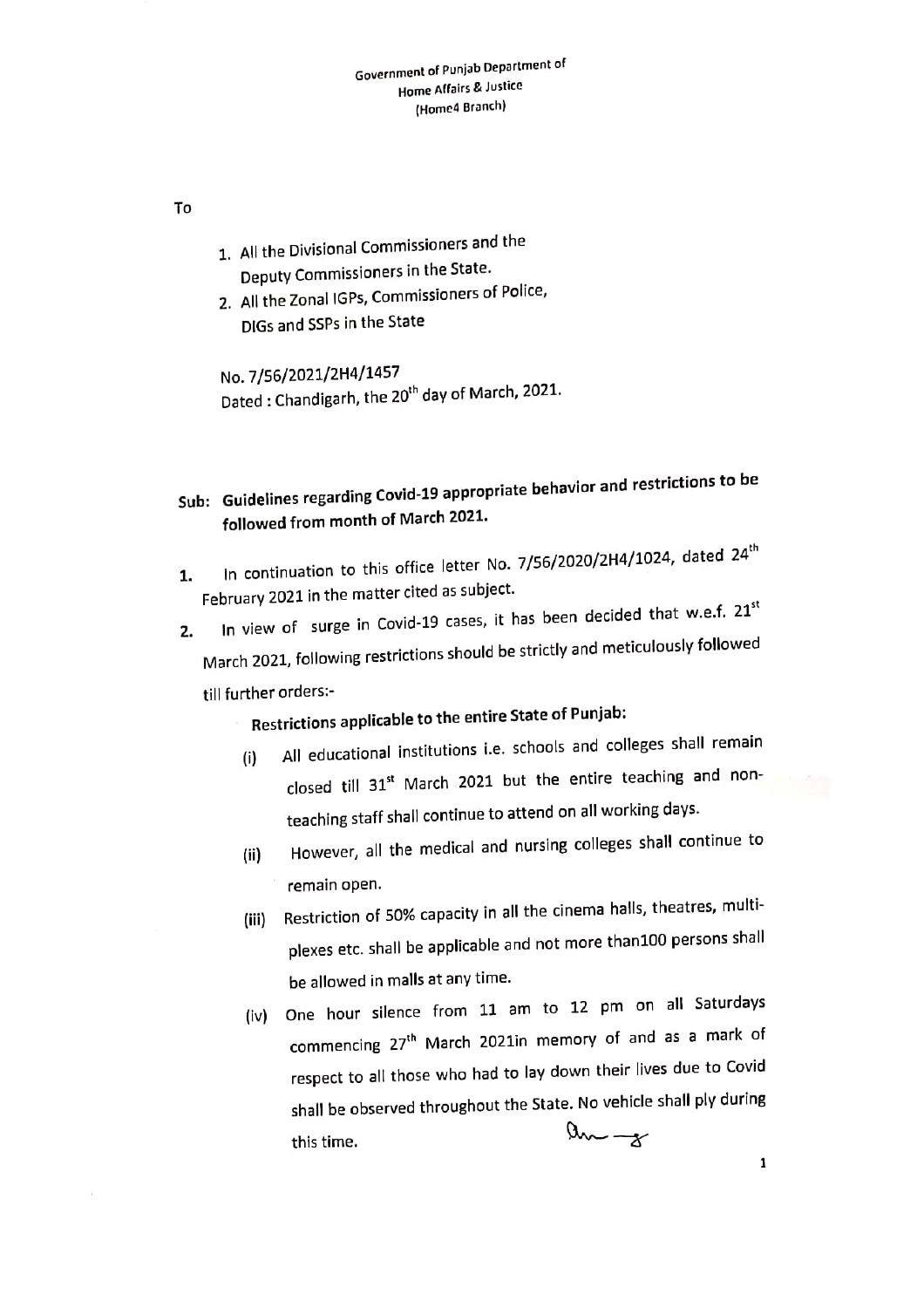Additional restrictions applicable to 11 severely Covid affected districts of 3. Amritsar, Moga, jalandhar, Hoshiarpur, Kapurthala, Ludhiana, Patiala, SAS Nagar, Fatehgarh Sahib, Roopnagar, SBS Nagar.

- Night curfew from 9 pm to 5 am on all days with immediate effect  $(i)$ shall be strictly in force prohibiting all the non-essential activities. However all the essential activities including operations of industry as well as 'to and fro' movement of passengers travelling via air, trains, buses etc. shall remain exempted from curfew restrictions.
- (ii) No social, cultural or political gatherings and related functions shall be allowed. The number of guests in all the wedding relating ceremonies as well as attendees in cremation/funeral functions shall be limited to 20(twenty) persons.
- (iii) Grievance redressal by all the government offices shall be preferred through virtual/on-line modes. Public dealings be discouraged as far as possible and allowed only where deemed unavoidable. Revenue Department shall also endeavour to limit appointments to public for execution of Conveyance Deeds for sale and purchase of properties.
	- (iv) Cinemas, multiplexes, restaurants, malls etc. shall remain closed on all Sundays. However, home deliveries shall remain permitted during all times except during night curfew hours.

The situation would be reviewed after 2 weeks.

District authorities shall also continue to ensure strict 4. implementation of all the extant directives of MHA/State Government on Covid appropriate behavior including social distancing norm of minimum 6 feet distance (2 Gaz Ki Doori), regulating crowds in market places and public transport and imposition of penalties prescribed for violation of Covid appropriate behavior like wearing of face masks and spitting in public places etc.

Police and the Health authorities shall take all those moving around 5. and loitering in public areas, and on the roads and streets, without Face  $0$ m -

2